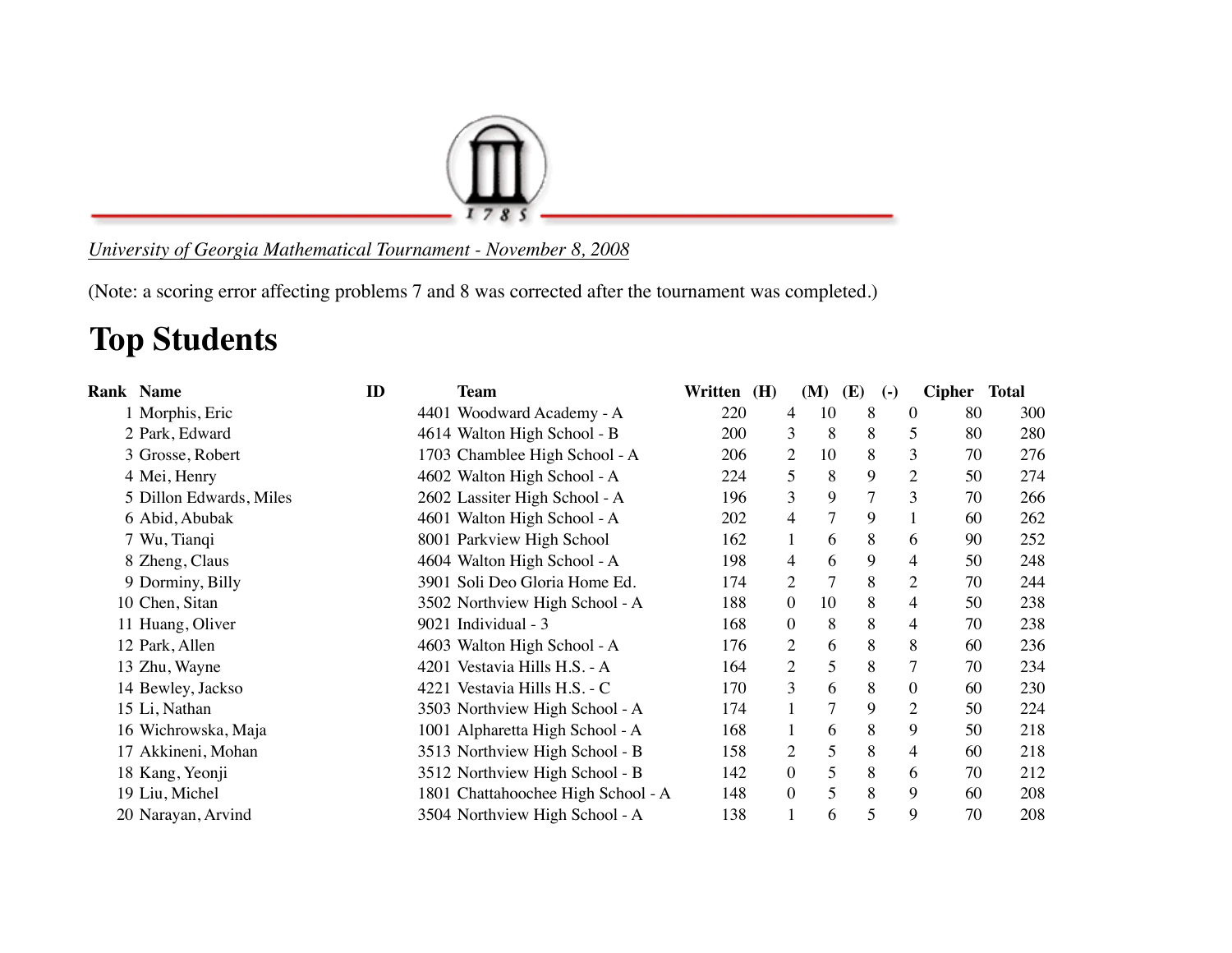| 21 Liu, Kennet             | 4222 Vestavia Hills H.S. - C      | 144 | $\overline{c}$   | 6              | 6              | $\overline{c}$   | 60 | 204 |
|----------------------------|-----------------------------------|-----|------------------|----------------|----------------|------------------|----|-----|
| 22 Smirnov, Vladim         | 1702 Chamblee High School - A     | 152 | $\overline{2}$   | 5              | 7              | 6                | 50 | 202 |
| 23 Desai, Krisha           | 1002 Alpharetta High School - A   | 160 | 1                | 9              | 5              | 5                | 40 | 200 |
| 24 Markov, Andrei          | 9003 Individual - 1               | 150 | 1                | 3              | 9              | 10               | 50 | 200 |
| 25 Tong, Heng              | 3501 Northview High School - A    | 140 | 1                | 7              | 6              | $\overline{0}$   | 60 | 200 |
| 26 Chen, Eric              | 1402 Brookwood High School - A    | 136 | $\boldsymbol{0}$ | 6              | 6              | 8                | 60 | 196 |
| 27 Wang, Boru              | 8002 Parkview High School         | 130 | $\boldsymbol{0}$ | 4              | 9              | 0                | 60 | 190 |
| 28 Miner, Ben              | 1704 Chamblee High School - A     | 120 | $\boldsymbol{0}$ | 7              | 5              | $\boldsymbol{0}$ | 70 | 190 |
| 29 Roth, Theo              | 4223 Vestavia Hills H.S. - C      | 156 | $\mathbf{1}$     | 7              | $\overline{7}$ | 3                | 30 | 186 |
| 30 Liu, Stephe             | 4211 Vestavia Hills H.S. - B      | 136 | $\boldsymbol{0}$ | 5              | 7              | 8                | 50 | 186 |
| 31 Mernik, Luka            | 4203 Vestavia Hills H.S. - A      | 142 | $\overline{2}$   | 6              | 6              | 1                | 40 | 182 |
| 32 Ding, Andrew            | 1304 Augusta Prep - A             | 142 | $\boldsymbol{0}$ | 6              | 7              | 6                | 40 | 182 |
| 33 Shepherd, Joe           | 1202 Augusta Area Home School - A | 142 | $\boldsymbol{0}$ | 3              | 9              | 11               | 40 | 182 |
| 34 Li, Zihao               | 1403 Brookwood High School - A    | 132 | $\boldsymbol{0}$ | 5              | $\tau$         | 6                | 50 | 182 |
| 34 Chen, Joseph            | 4224 Vestavia Hills H.S. - C      | 132 | $\boldsymbol{0}$ | 5              | $\tau$         | 6                | 50 | 182 |
| 36 Akkineni, Krishn        | 3514 Northview High School - B    | 160 | $\overline{2}$   | 6              | 8              | $\boldsymbol{0}$ | 20 | 180 |
| 37 Wei, Johnny             | 4204 Vestavia Hills H.S. - A      | 130 | $\boldsymbol{0}$ | 4              | $\tau$         | 10               | 50 | 180 |
| 38 Xie, Lucy               | 4202 Vestavia Hills H.S. - A      | 136 | $\mathbf{1}$     | 6              | 6              | 3                | 40 | 176 |
| 39 Abid, Ali               | 4611 Walton High School - B       | 144 | $\mathbf{1}$     | 5              | 6              | 12               | 30 | 174 |
| 40 Sundararaghavan, Anirud | 1014 Alpharetta High School - B   | 144 | $\boldsymbol{0}$ | 7              | $\tau$         | $\mathbf{2}$     | 30 | 174 |
| 41 Lai, Michae             | 1101 Athens Academy-A             | 122 | $\boldsymbol{0}$ | 7              | 5              | $\mathbf{1}$     | 50 | 172 |
| 42 Keith, Nick             | 3602 Peachtree Ridge High - A     | 122 | $\boldsymbol{0}$ | 5              | 6              | 6                | 50 | 172 |
| 43 Copenhaver, Martin      | 2601 Lassiter High School - A     | 140 | $\mathbf{1}$     | 4              | 9              | $\boldsymbol{0}$ | 30 | 170 |
| 44 Johnston, George        | 9002 Individual - 1               | 138 | $\overline{2}$   | 3              | $\tau$         | 9                | 30 | 168 |
| 45 Shafer, Matt            | 1303 Augusta Prep - A             | 128 | $\mathbf{1}$     | $\overline{2}$ | $8\,$          | 9                | 40 | 168 |
| 46 Choi, Justin            | 1602 Cedar Shoals High School - A | 128 | $\boldsymbol{0}$ | 6              | 5              | 9                | 40 | 168 |
| 47 Starkweather, Clara     | 1601 Cedar Shoals High School - A | 126 | $\boldsymbol{0}$ | 4              | $\tau$         | 8                | 40 | 166 |
| 48 Kumar, Bhanu            | 2804 Milton High School - A       | 126 | 0                | 4              | 6              | 13               | 40 | 166 |
| 49 Wright, Addiso          | 2604 Lassiter High School - A     | 116 | 1                | 3              | 5              | 13               | 50 | 166 |
| 50 Calhoun, John           | 9022 Individual - 3               | 124 | 1                | 7              | $\overline{4}$ | $\mathbf{2}$     | 40 | 164 |
| 51 Agocs, Robert           | 1722 Chamblee High School - C     | 130 | $\overline{2}$   | 5              | 5              | 5                | 30 | 160 |
| 52 Stransky, Josh          | 1003 Alpharetta High School - A   | 130 | 1                | 5              | 5              | 10               | 30 | 160 |
| 53 Kim, Kyung              | 3521 Northview High School - C    | 128 | $\boldsymbol{0}$ | 5              | 6              | 9                | 30 | 158 |
| 54 Sheen, Matthe           | 1201 Augusta Area Home School - A | 118 | $\overline{0}$   | $\overline{2}$ | 8              | 9                | 40 | 158 |